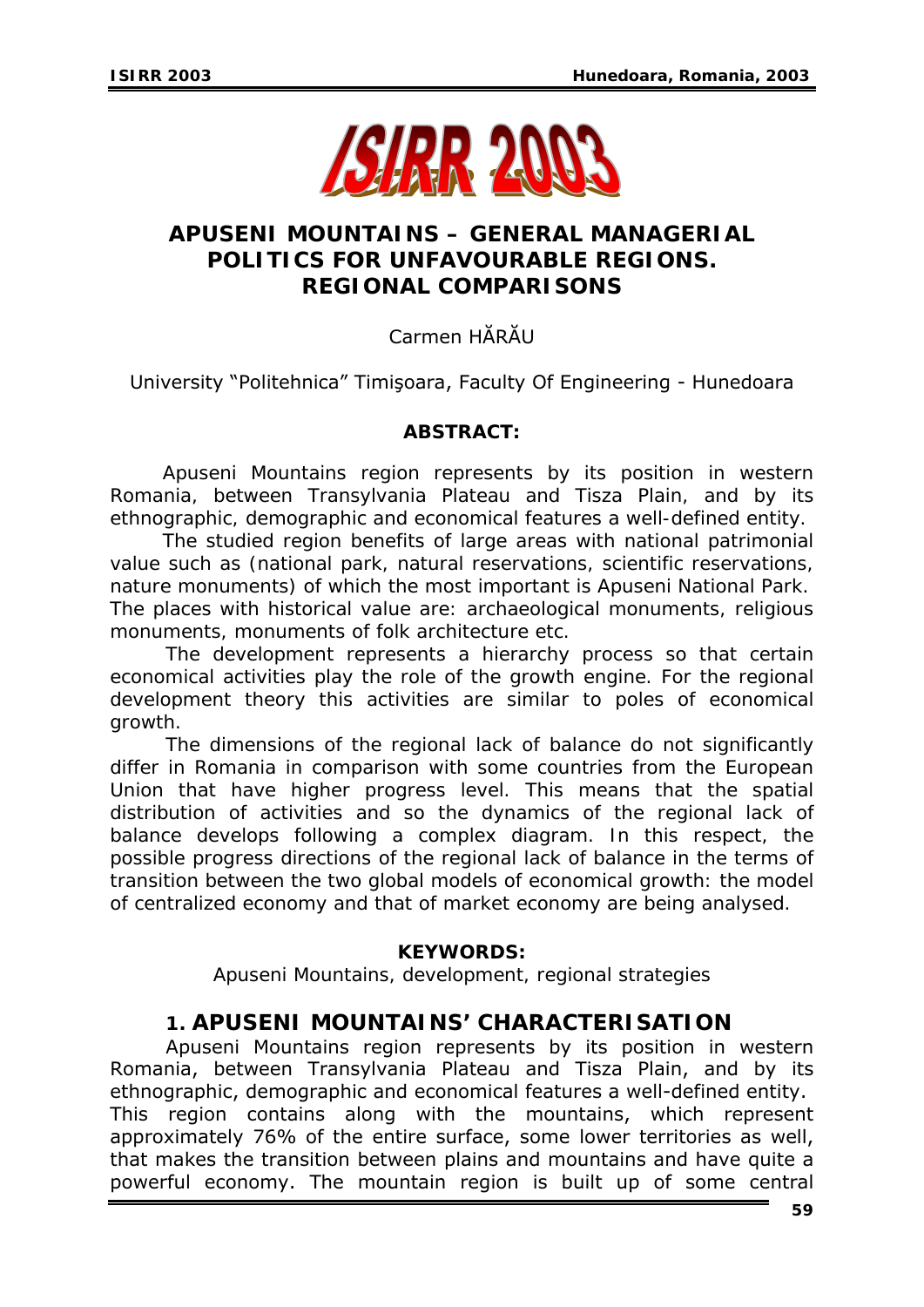massifs app. 1850 m high with ramifications in almost every direction having less than 700 m height.

 The total surface of the studied area is around 16200 square kilometers (70% of Romania's entire surface) and the population around 674600 (30% of Romania's population) and as a result a 42 inhabitants/square kilometer density. The distribution on the 6 afferent districts looks like presents in table 1.

| <b>District</b> | Surface,<br>[km <sup>2</sup> ] | Share,<br>$\lceil 0/6 \rceil$ | Population<br>$\qquad \qquad \blacksquare$ | Share,<br>$\lceil \% \rceil$ |
|-----------------|--------------------------------|-------------------------------|--------------------------------------------|------------------------------|
| Total           | 16200                          | 100,0                         | 674600                                     | 100,0                        |
| Alba            | 2999                           | 18,5                          | 109500                                     | 16,2                         |
| Arad            | 4256                           | 26,3                          | 138500                                     | 20,5                         |
| Bihor           | 3164                           | 19,5                          | 160300                                     | 23,8                         |
| Cluj            | 2391                           | 14,8                          | 76100                                      | 11,3                         |
| Hunedoara       | 2095                           | 12,9                          | 75700                                      | 11,2                         |

*Table 1. The Studied Area's Distribution* 

The communication network is represented by 4874,3 km of public roads of which 45% have been modernized and 587,4 km of railway of which 30% with double lines. The region has quite a rich water supply network. Unfortunately, the quality of the surface water is greatly damaged due to the dirty water from factories, mining exploitation and population, thrown back into rivers. The number of countryside places that have a centralized water supply is only 47, and of those with proper drainage 24.

The energy supply in the region is provided by a medium tension voltage (20kv), the average consumption per careful management being reduced to app. 700kwh/year in comparison with the country average of 1042kwh/year. There are 104 villages (having 1377 careful managements) that are not electrified, and another 2625 careful managements from the electrified villages are not connected to the electricity network.

The studied region benefits of large areas with national patrimonial value such as (national park, natural reservations, scientific reservations, nature monuments) of which the most important is Apuseni National Park.

The places with historical value are: archaeological monuments, religious monuments, monuments of folk architecture etc. Characteristic for this territory are the wood houses and churches (app. 157 belonging to the 18<sup>th</sup> century).

The development represents a hierarchy process so that certain economical activities play the role of the growth engine. For the regional development theory this activities are similar to poles of economical growth. The main economical activities in the Apuseni Mountains that fit this profile are:

Extractive industry – it will continue to be the main component of the industrial activity from this region. Though the gold and silver exploiting is old, there still are many unexploited places. Rosia Montana is the central pole of exploiting. According to a study made by Gabriel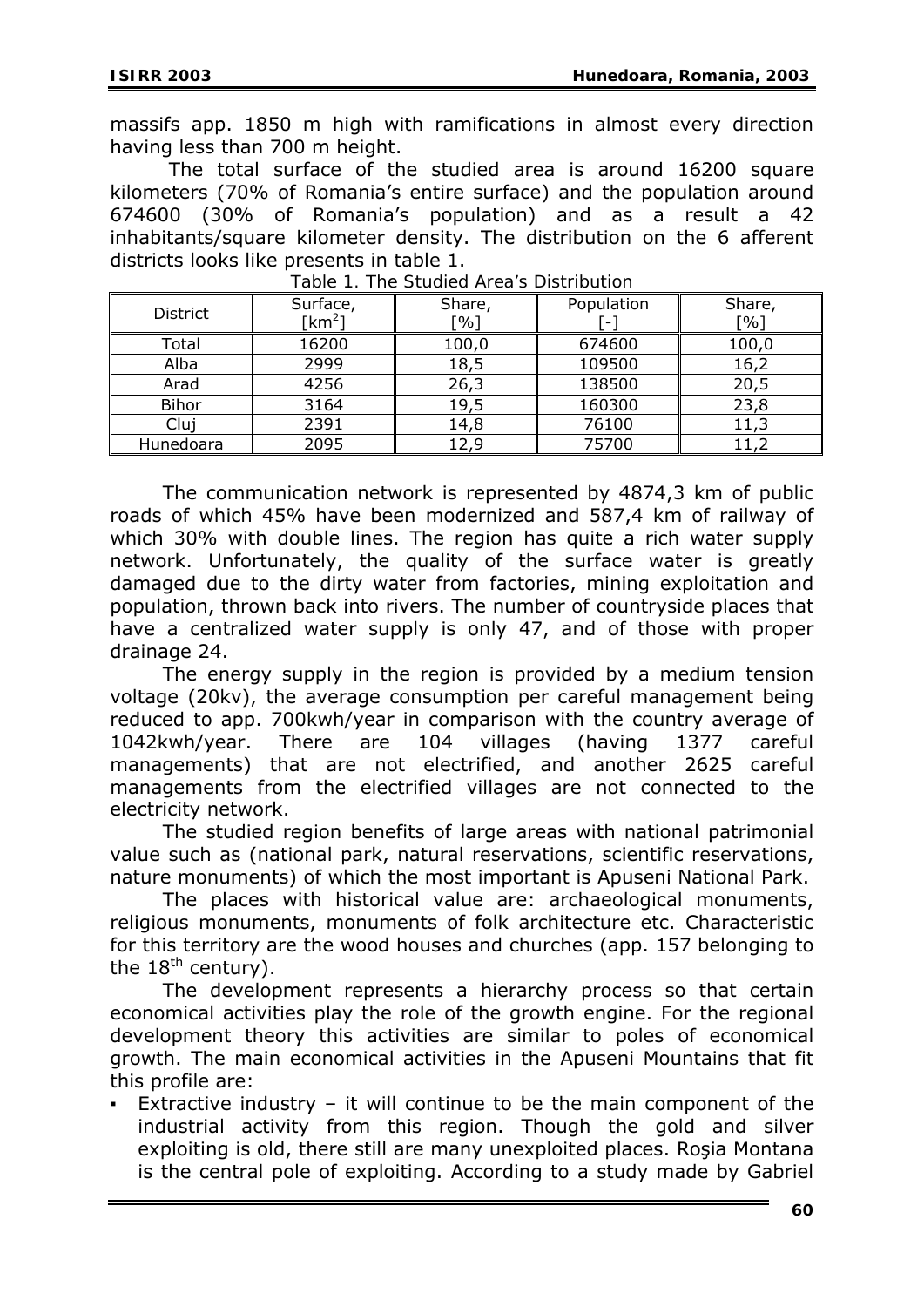Resources Limited there are several exploiting places in Cetate, Cârnic, Ornea and Jig to be opened. 30,5% profitableness and approximately 6000 new work places are estimated for this project. The main shareholder is Gabriel Resources Limited (75%) and the Romanian state holds 25% as well as priority at buying gold and silver.

- Light industry  $-$  leather goods, shoes, wool and hemp processing in Ineu, Pancota, Ştei, Sebiş, Beiuş, Zalău etc. With the view to creating natural clothing products, there are serious perspectives of development in this area.
- Agriculture 820023 hectares of which  $61,4\%$  are pastures and  $60\%$ private properties,the rest being in the state's patrimony. The farming production is quite low: 1470 kg/he potatoes, 1678 kg/he corn, 10660 kg/he potatoes etc The most well-known places for animal raising are: Hălmagiu, Păuliş, Horea, Avram Iancu, Vaţa de Jos etc. We believe that the basis of agricultural development is represented by the live-stock farms on the condition that the farms are equipped with many animals. The fruit growing has limited its surface on behalf of the grazing. The fruit trees are represented by: apple tree, pear tree, plum tree, but unfortunately the quantity productions are quite low. There also are raspberry, currant bush, bilberry bush, service tree productions but they are low as well. Still, we truly believe that there is a very good basis of wild fruits export in the European Union, which would definitely make the building up of plantations much more profitable.
- Silviculture is supported by the  $6685550$  hectares of woods of which 26% is represented by resinous trees. The exploiting of wood is not balanced and the forestry roads insufficient. The most important centers of wood processing are in: Pancota, Sebiş, Bârzava, Gurahonţ(Arad), Vaţa de Jos (Hunedoara), Arieşeni, Câmpeni, Albac (Alba), Huedin, Ciucea (Cluj) etc. Taking into account the fact that the furniture industry in Romania is following a rising course, we consider this a good opportunity for forestry activities on the condition of a rational exploiting development of wood resources. The foundation of a wood market could prevent the degradation of the environment through uncontrolled clearings.
- Construction materials clay, chalky stone, marl, gravel, quartz, marble are exploited in many parts of the region and the specialized factories are to be found in: Aştileu, Lungaşu de Jos, Pădurea Neagră (glass)(Bihor District), Huedin, Gilău (Cluj District), Chişcădaga, Crişcior (Hunedoara), Vinţu de Jos (Alba) etc. Modernizing the cement factory from Chişcădaga would definitely help the industry in this area.
- Tourism  $-$  it can be seen as a very significant factor for the economical re-launching. One can find here important resources of mineral water and mud as well as a balanced environment. Added to all this, the ethnographic and historical background is impressive. When talking about position we find that the region has a big potential both from internal and external point of view. Timişoara, Arad, Cluj, Oradea are only some of the nearby big towns that can provide us with a great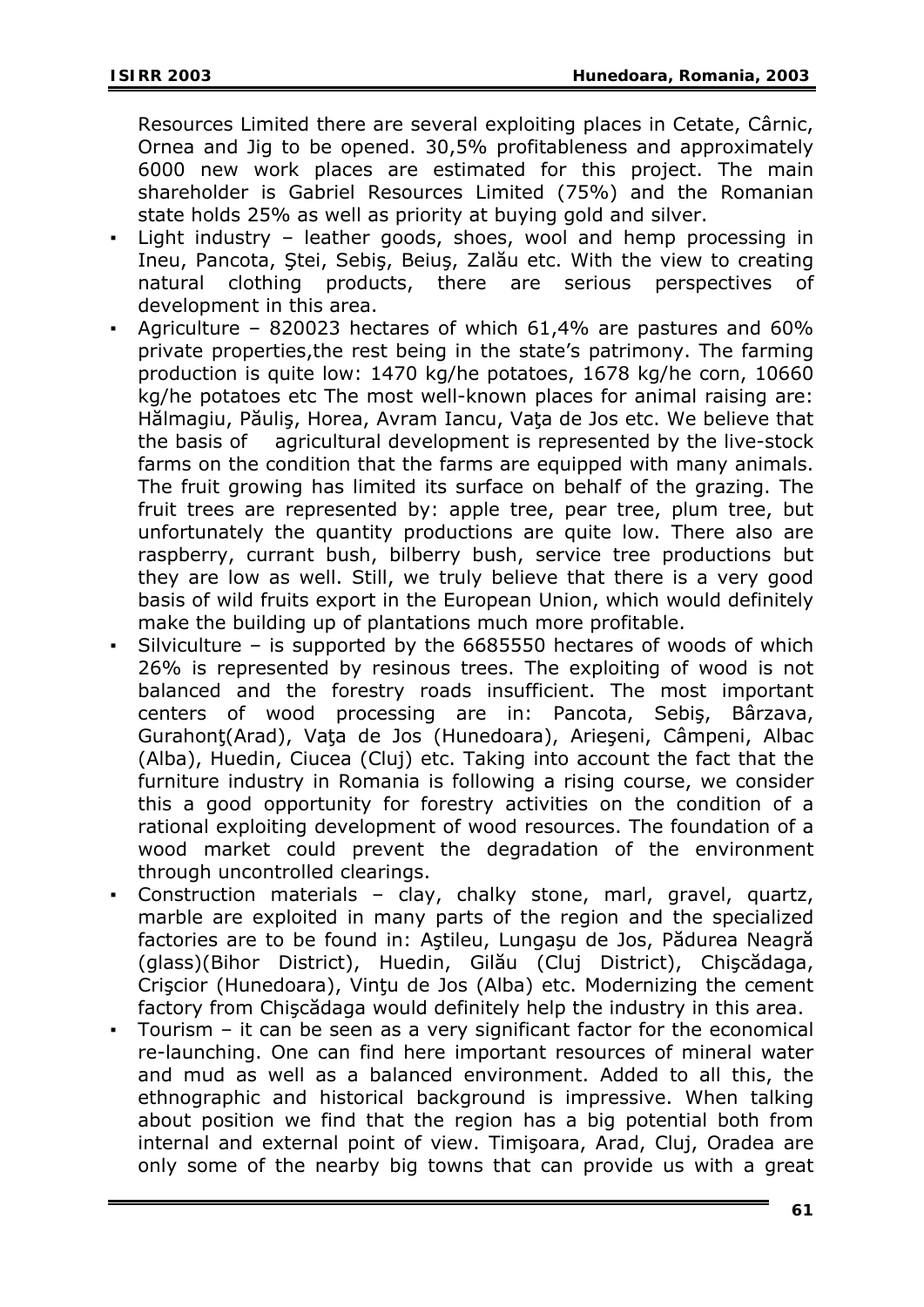number of tourists. Airports in Timişoara and Cluj can become the main access gates into Apuseni Mountains for tourists all over the world. In this respect there are a lot of spas like Geoagiu, Lipova, Vata de Jos, Moneasa, Stâna de Vale, Padiş-Scărişoara etc. Accommodation areas are also important as there are 3323 places in hotels, 1633 in villas and 907 in cottages.

The global level of development and economical dynamics constitutes the main explanations of the regional distribution and concentration of all activities. Also, the state and evolution of some factors that belong to the specific of each region (historical, social, cultural, political, environmental) can support or, even the opposite, can obstruct the repartition of activities.

The dimensions of the regional lack of balance do not significantly differ in Romania in comparison with some countries from the European Union that have higher progress level. This means that the spatial distribution of activities and so the dynamics of the regional lack of balance develops following a complex diagram. In this respect, the possible progress directions of the regional lack of balance in the terms of transition between the two global models of economical growth: the model of centralized economy and that of market economy are being analysed.

### **2. THE VALUATION OF REGIONAL LACK OF BALANCE**

One of the most common methods for the measurement of regional lack of balance consists of calculation and analysis of the concentration degree of activity in the territory.

In specialized studies (Bailly, A.S., Guesnier, B., Paelnick, J.H.P., Sallez, A. - 1988) it is considered that the global level of national economic activity can build up the first explanation of the distribution and the multiregional concentration of activities, to be more exact the higher the level of economic growth is, the more chances that the economic activity locates in any region. So, in this way the probability of a more unvarying distribution grows and the degree of concentration reduces. Another factor with similar effect on the evolution course of the concentration degree is the rhythm of economic growth.

 Also, a high specialization might lead to a rise of the concentration degree due to specialized activities that need special locating conditions and so they tend to compress in certain areas, avoiding others that cannot offer similar conditions.

 Consequently, one other element that influences the distribution way of the activities in the territory depends on the particularities of each and every region, on local traditions, on the duration of certain social, economical and political courses.

 The territory's geographical structure must also be taken into account. There can be, as a matter of fact, closed areas, isolated or difficult of access that stops the location of activities. Along with the above mentioned factors, it is considered that the dimension of resources, the nature of measures and the experience of public administrations (national,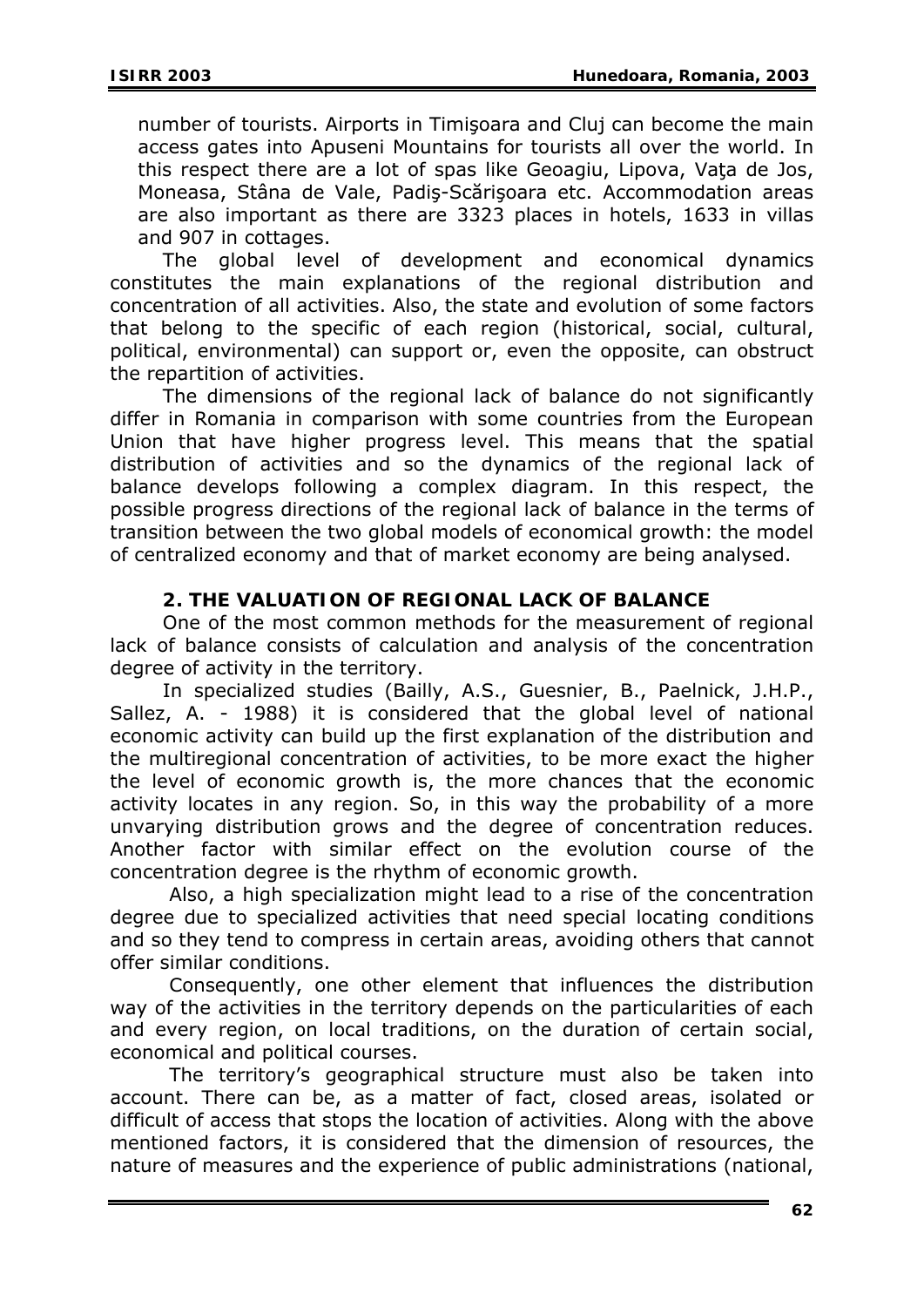but most of all local) in what concerns the politics of the territory's arrangement cause, to a great extent, the development of regional lack of balance.

In conclusion, the hypothesis states the fact that a high level and a marked dynamics of national economic activities tend to reduce the concentration degree, while the specialization and the other natural and socio-cultural factors encourage the discriminating spatial repartition.

 A pattern that starts from the mentioned hypothesis was developed and tested in some of the European Union countries. The obtained results verify the hypothesis of a close correlation between the spatial concentration of activity and the progress level, meaning the geographical characteristics of the analyzed countries. The economical pattern promoted in Romania during the postwar period has greatly influenced the economic development and, without any doubt, has determined regional lack of balance.

#### **3. THE DEVELOPMENT OF REGIONAL UNBALANCE – HISTORICAL PERSPECTIVE**

On the background of a low global economic development, Romania has known a significant lack of balance in regional development before The Second World War as well. During the postwar period, Romania has pushed for industrializing politics. In this context, by trying to assure a balanced growth of all areas and the full use of human potential, there have been oriented investments in industry and infrastructure in every region especially in the less developed ones. The effect of such politics has been on the one hand the growth of industry mostly in the poor areas (in north-east and south-east) and on the other hand the redistribution that led to the slowing down of the economical growth rhythm and eventually to the weariness of internal factors that supported this growth. After 1989, the areas that were first to be affected by the economical reorganization, were the ones that had suffered a artificial industrial development. Following this background, the more developed districts were less affected than the poor developed ones. A rise was registered in the social domain as well (education, medical assistance, local public services etc). The less developed areas in Romania are to be found in northern Moldavia, in the southeast of Romanian Plain and the developed ones around Bucharest, Constanţa and Transylvania.

 The economic development of a region seems to be a process with a consensual basis because it is supposed that from this growth benefit all the inhabitants of the region. If things were really like this, there will definitely be no need for special programmes, for measures of supporting the less developed areas or for funds. The identification of opportunities of economic and social growth would be more than enough. The basis of this process is often hard to build because individuals usually pursue their own dreams and ideals. Moreover, the economic competition often places enterprises on enemy positions.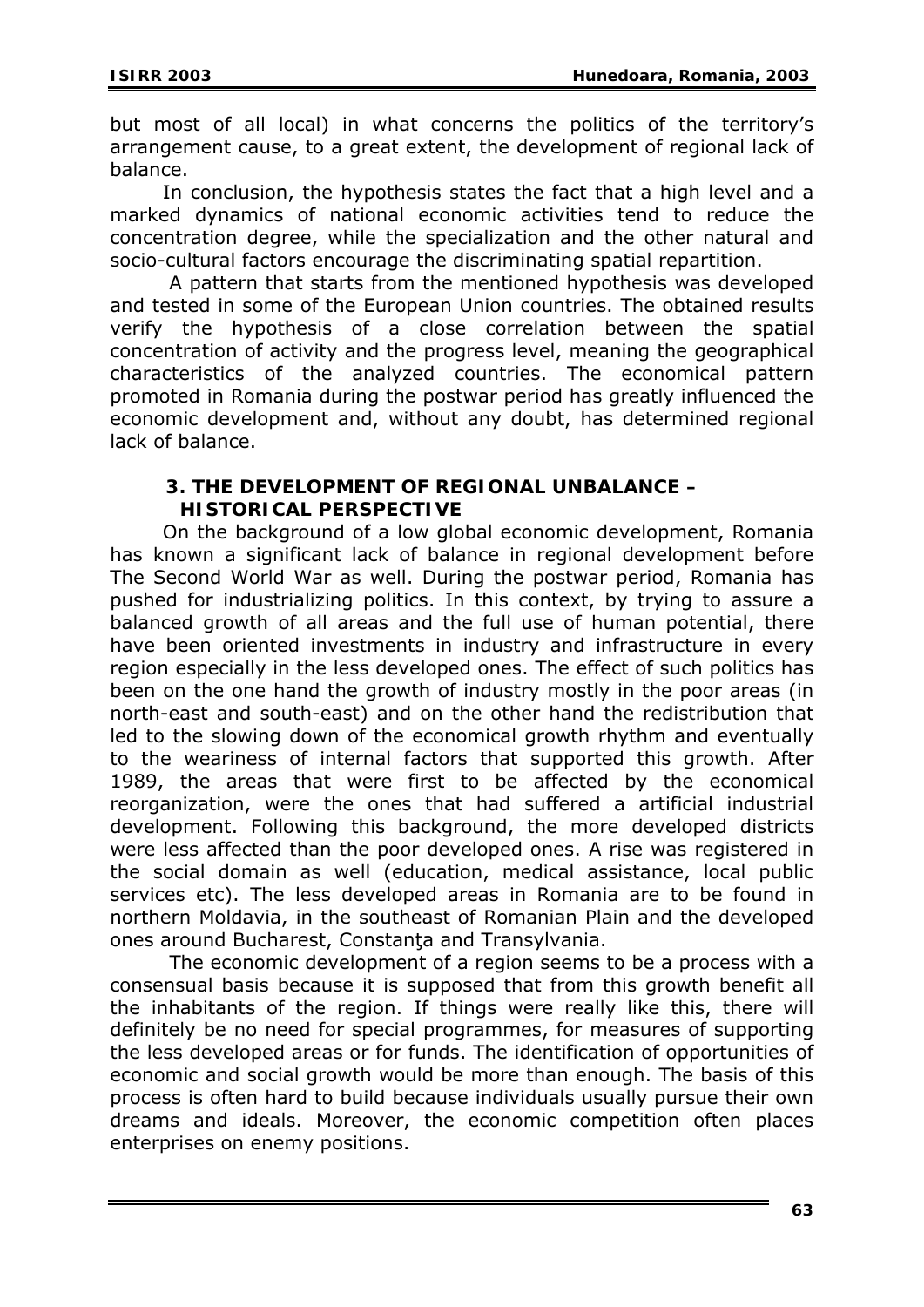Consequently, we are dealing with two different levels: the market level-that offers the basis of society organization (market economy), but in which is are dominant the individual's interests- and regional level, where cooperation is dominant and where the general interest is pursued.

 The regional growth needs the harmonization of traders' individual interests with the people's general interests from a certain region. This means that people who want to support the development of a particular area have to cooperate and take collective decisions. The issue of collective decision is dealt through two main approaches that point out the principal tendencies mentioned above: the public interest approach and the personal interest one. The cooperation of two persons may assure Pareto's efficacy criterion:

- the improvement of one's utility must not diminish the other one's utility.
- competition assures the efficacy of goods producing and services. It is the engine of economic progress and technological development and implicitly it creates better social conditions.

 For the goals of our analysis we consider very important to bare in mind the two opposite approaches: public interest versus individual interest. The motivation of this work hypothesis results from the conceptual closeness of the two approaches, meaning their similarity with the transition period to the market economy.

If we take into account the dominant conflicting relation between the members of Romanian society, it means that the handling of the projection and implementation for the regional development must be strategic. And this is because the concept of strategy is proper to conflicting relations.

## **4. RECONSIDERING THE CONCEPT OF ECONOMIC STRATEGY**

The concept of economic strategy has entered the economic science through *The Games Theory*. So, traditionally, **strategy** means "any rule that prescribes certain actions when taking a decision. Formally, the strategy is a function of information existing at a certain moment, a function that has certain values for the multitude of accessible alternatives in that moment."

 Defining strategy as any rule that prescribes modalities of action for taking a decision is somehow restrained due to the variety of stages when talking about environment. The definition of strategy as a set of rules is more precise because solving some decision problems supposes a chain of logical actions.

Given this hypothesis of the conflicting social environment, an examination of the original meaning of the strategy concept would be more appropriate: a component of the military art which deals with training, planning and carrying on with the war and the military operations. The use of this military concept of strategy in economics is very suitable taking into account the important role of competition in balancing the market. A supplementary argument in this respect is given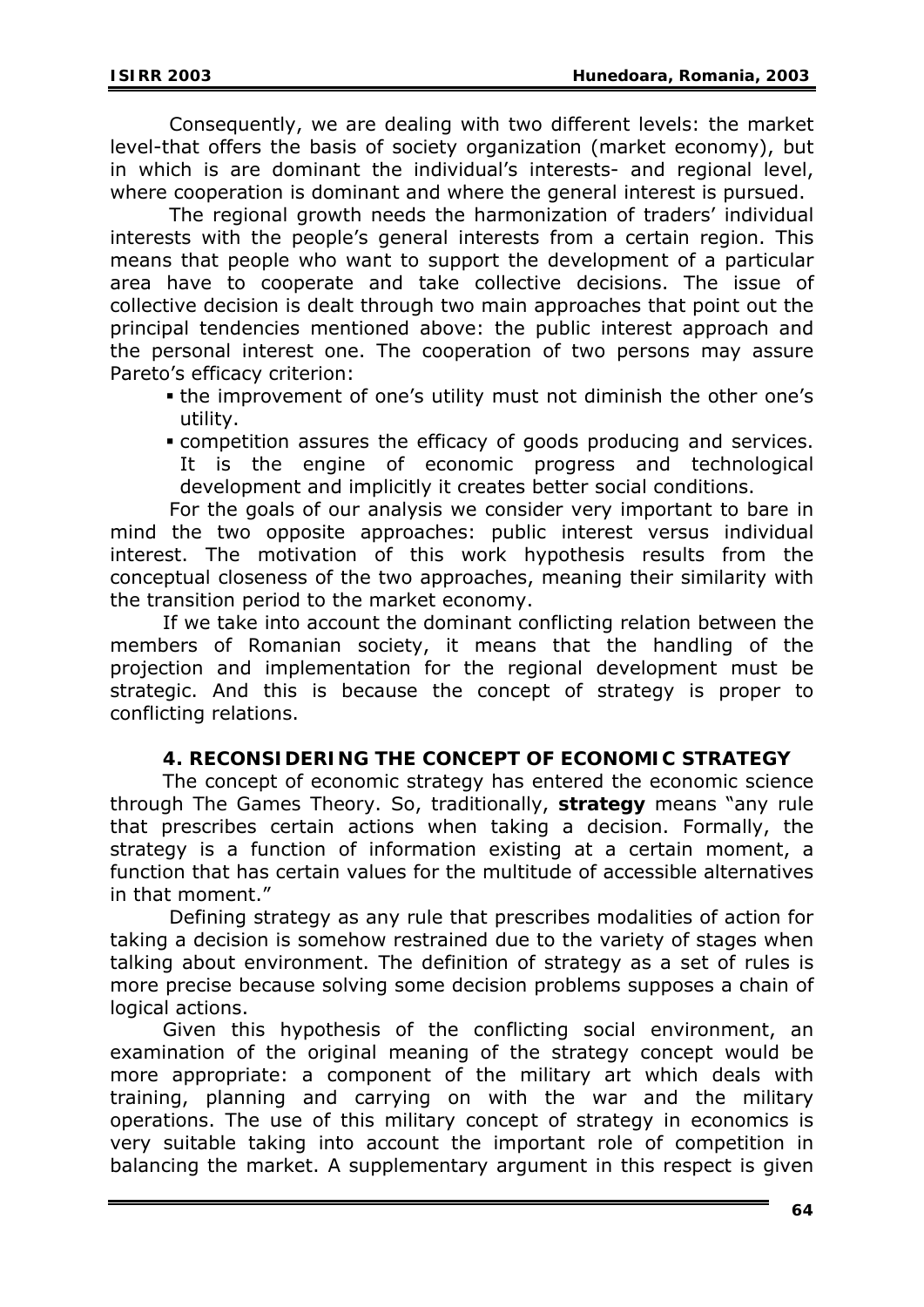by Benjamin Franklin as well: "The war means theft and the commerce fraud".

A well-known Chinese strategist Sun Tzî said in the first modern treaty of military strategy: "The war means fraud". According to the rule of transitivity it results in: **The commerce means war.** This result is perfectly logical if we take into account the harshness of confrontations in the modern world of business, which are called **commercial wars.** In this terms the concept of strategy can be defined as follows:

 Economical strategy – a multitude of plans, methods, stratagems and objectives that describe a manner of handling a conflicting situation in the economical domain. The "strategy" term was borrowed from the military domain and it refers to a sequence of events during a long or a medium period of time. From this point of view it is opposed to the tactics term, which refers to certain methods used in order to reach an objective (a set of objectives) in a short term. So, the term "economical strategy" is very often used in describing the behavior of economic agents, due to the fact that competition supposes a conflict of interests.

Having this kind of definition for the term, it can be also used in the area of economical development because the meaning is much wider. Although it represents the key factor of growth, the economical part is only a component of this process.

The economical theory of development, with a greater extent than the neoclassic economics and even than the economic politics, has to cope with all the economical, political and cultural demands that are imposed in order to quickly transform the society so as to obtain a progress for large parts of population. From this point of view, a greater involvement from the government's part and a certain degree of coordination when taking economical decisions for a change in economy, are basic elements for the politics of economical growth.

### **5. THE ANALYSIS OF THE REGIONAL PROBLEMS IN DEVELOPMENT**

According to Sun Tzî any strategy has to be analyzed by taking into account five fundamental factors:

**The way** – the moral influence: "what determines the harmony between people and their leaders, making them follow their leaders through life and death without any doubt or any fear that they shall be killed".

This means that the first aspect that must be taken into account when projecting the strategy of regional development is the moral aspect, which represents the bond among groups of people in the development process. Having this perspective, we believe that Romania's top priority when talking about the economical growth is: **Rebuilding people's trust in themselves and in others.** 

The moral sanitation of Romanian society has been a very debated subject in the 90s and it is still actual when thinking about the serious problems of corruption in our country. The important problems of regional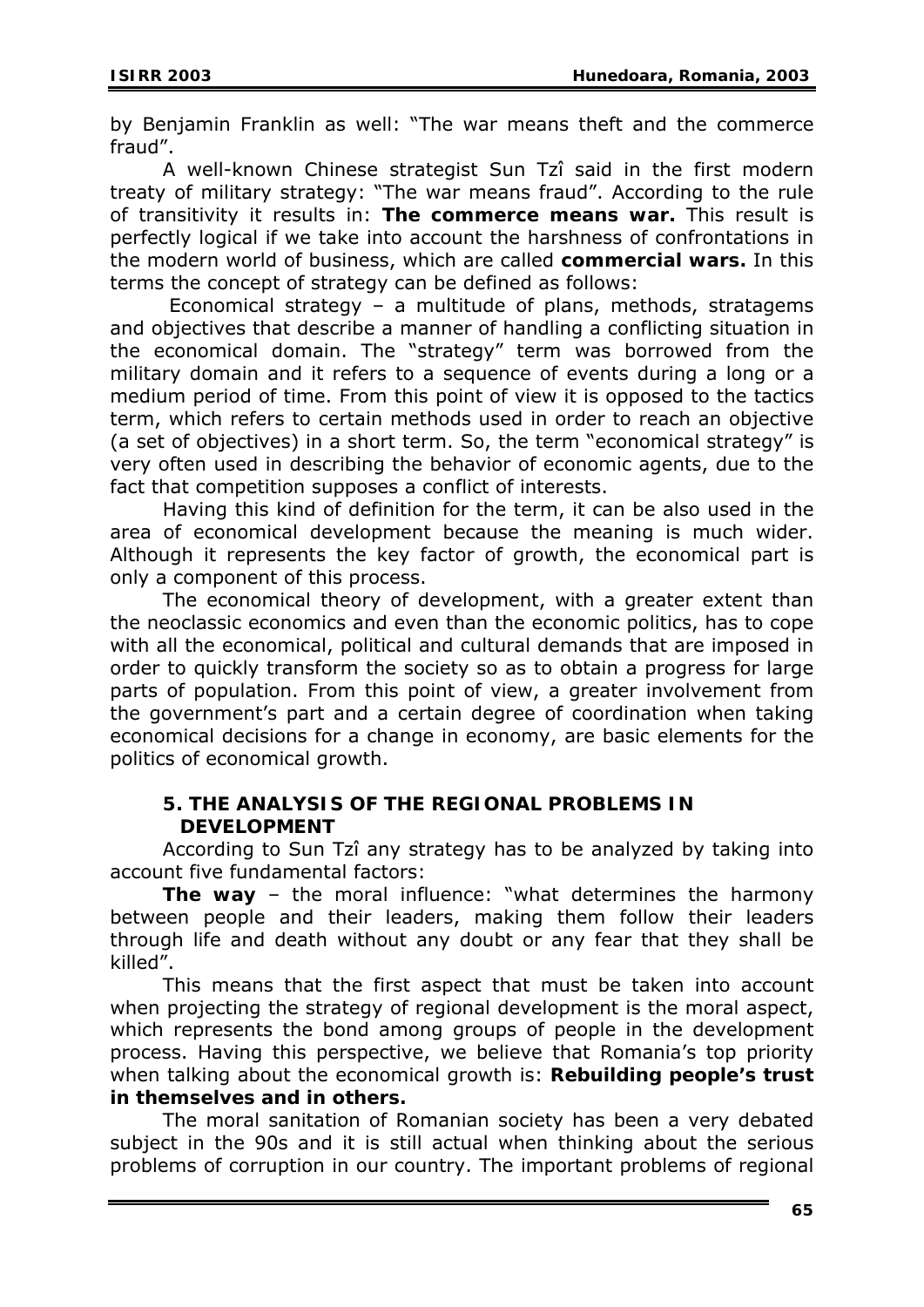growth cannot be solved only with economical stimulants. Without credible leaders in the economical (true businessmen), political, religious or civic domain, the necessary consensus regarding some programmes of regional development will never be reached. Where there are serious conflicts between people who have to decide, there is absolutely no chance of ever getting to an agreement in what concerns our goals and the suitable actions in order to attain them.

**The sky –** the weather forecast: "the game of the nature forces, light and darkness, the effects of the winter cold and of the summer heat, and of course leading the military troops according to the seasons".

Although it is said that the areas with temperate continental climate is typical to medium heights (934m), the average temperature being 6 degrees (in winter around -4 degrees and in summer +15 degrees), the extreme temperatures should not be forgotten. Even so, the Apuseni Mountains region is constantly submitted to droughts and serious floods and sometimes the roads are so snowed up that many places are isolated for a long period of time. The placement of the new economical objectives must be aware of those climate restrictions.

A very good example, in this respect, is given by the Roşia Montana project, where Gabriel Resources Ltd intends to widen the mining workings by surface exploiting. The frequency of the floods and of abundant snowfalls in the area creates conditions for natural disasters. An ecological accident of this kind, on a smaller scale, took place in year 2000 in Zlatna due to the abundant rainfalls.

The earth - the ground: "distance and nearness, easiness or difficulty of covering them, uniformity and irregularity, high and deep, wideness and narrowness of the action field, the chances of life and death they offer"

The region is situated at a height of 934 m with abrupt slopes, deep valleys and curved surfaces. The ground is suitable for zootechny and sylviculture and some of the areas are good for growing crops as well. The potential of the ground consist of its mineral resources that can still be exploited. The great dispersion of the places as well as of the careful managements makes it harder on the development of activities, the transportation expenses being really significant. In addition to this, the poor state of the ways of communicating aggravates the situation. This problem brings about another-that is tourism. The distance between the big towns and the Apuseni region is covered with difficulty, so the chances of economic life are not too high, but the variety of the ground could be rendered profitable in order to compensate the lack of large economical activities.

The head - the commandment: "the leader's wisdom, his sense of justice, kindness, courage and his exigency"

Friedrich Hayek noticed that the system of the market economy replaces an absolute dictator with a multitude of smaller dictators, each and every one of those imposing his power on their property domain. The valuation of this commandment represents the analysis of the local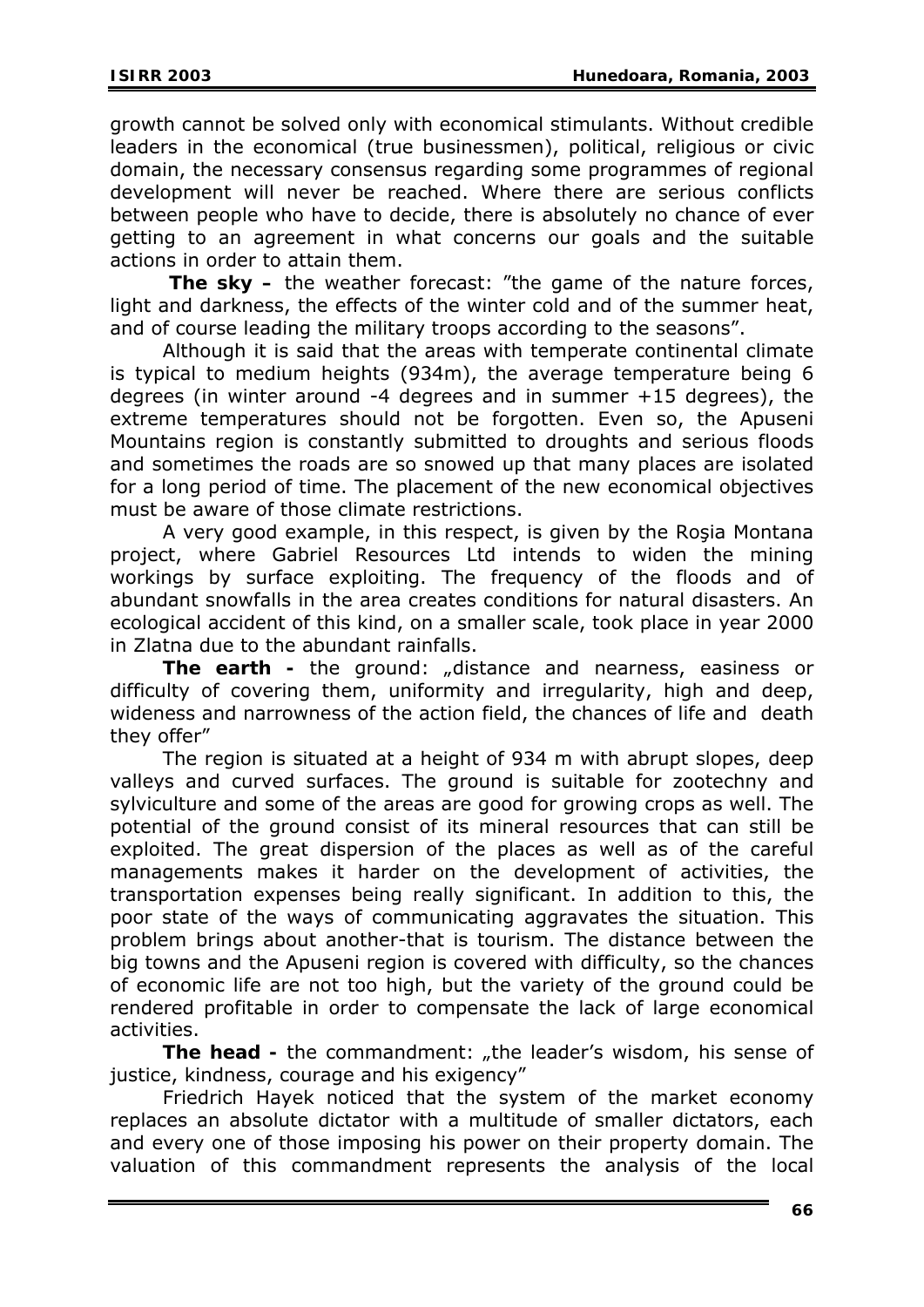leaders' managerial qualities. The problem that appears here as well as throughout the country is the rarity of economical and political leaders with calling and with a suitable schooling. Many people have a business ,but few of them really have a calling for this. Most lack economical and managerial knowledge and business experience.

The commandment's qualities will depend on the selection way of the enterprisers who will be helped by finance from SAPARD and PSAL II programmes, on the qualities of the coordinators handling these programmes in the Apuseni Mountains. Until then we must remark the fact that during this period of capital rising, the sense of justice, the kindness and the exigency of the businessmen are far from being realities.

**The standard –** the doctrine: "the discipline, the organization, the art of troops display, the authority, the promotion of officers in the deserved rank, the safety of the supply ways and the concern to cope with the essential needs of the army".

The discipline has never been Romanians' strong point. Still, Transyvanians are more disciplined and calmer, understanding the necessity of order in the sequence of economical and social activities. The problem is that in a social and economical environment that is eaten by corruption, the leadears' moral authority is quite a rare feature. In this respect, the promotion of real values remains still a dream.

The certainty of the supply of economical activity concentration is weak due to the poor state of the roads and the unfavourable climate. Floods and snowfalls sometimes cause the shutting off of all economical and social activities in the area.

Maybe the most unfavourable factor in the region is represented by the high rate of poverty. There definitely is a condition of underdevelopment even if this is not valid for the entire area. It is really hard to build something big concerning the regional needs with people that are discouraged and full of unending problems and surrows.

A very important issue in elaborating the regional development strategies is spotting the enemy. Without doing that, everything is just a sequence of actions in order to attain certain objectives, but not strategies. The strategy necessarily supposes an enemy, a person against whom to fight. The characteristics that follow are very important in forming strategies of economical growth: *"To always take into account the*  fact that there are people and groups of interests which will not ever *agree with the designed actions, which will resist or even act against".* 

This will happen when the individual feels more free the ever in the system of market economy. Without being partisans of some conspiring attitudes, we shall try to identify the factors that undermine the implementation of the growth strategies.

A part of these factors are particular to countries in course of development. The first category of factors is represented by the weakness of our own forces that should be used in this process:

The sluggishness – the people have got used to poverty and needs so much that they became normal. It is not necessarily about the absolute